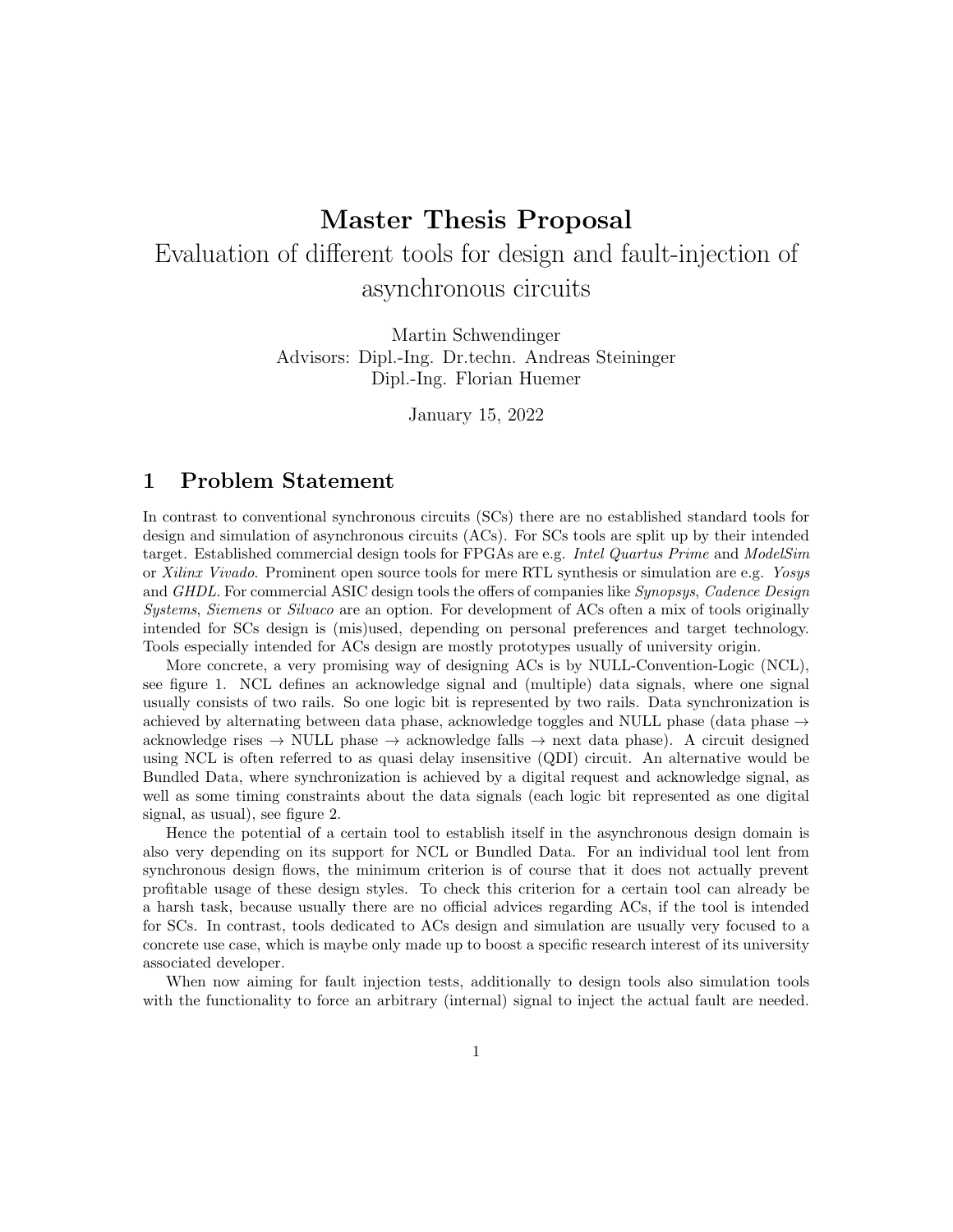

(a) Data encoding for two rails representing one bit. (b) Signal directions between sender and receiver.



(c) Signal timing diagram.

Figure 1: NULL Convention Logic



(a) Signal directions between sender and receiver. (b) Signal timing diagram.

Figure 2: Bundled Data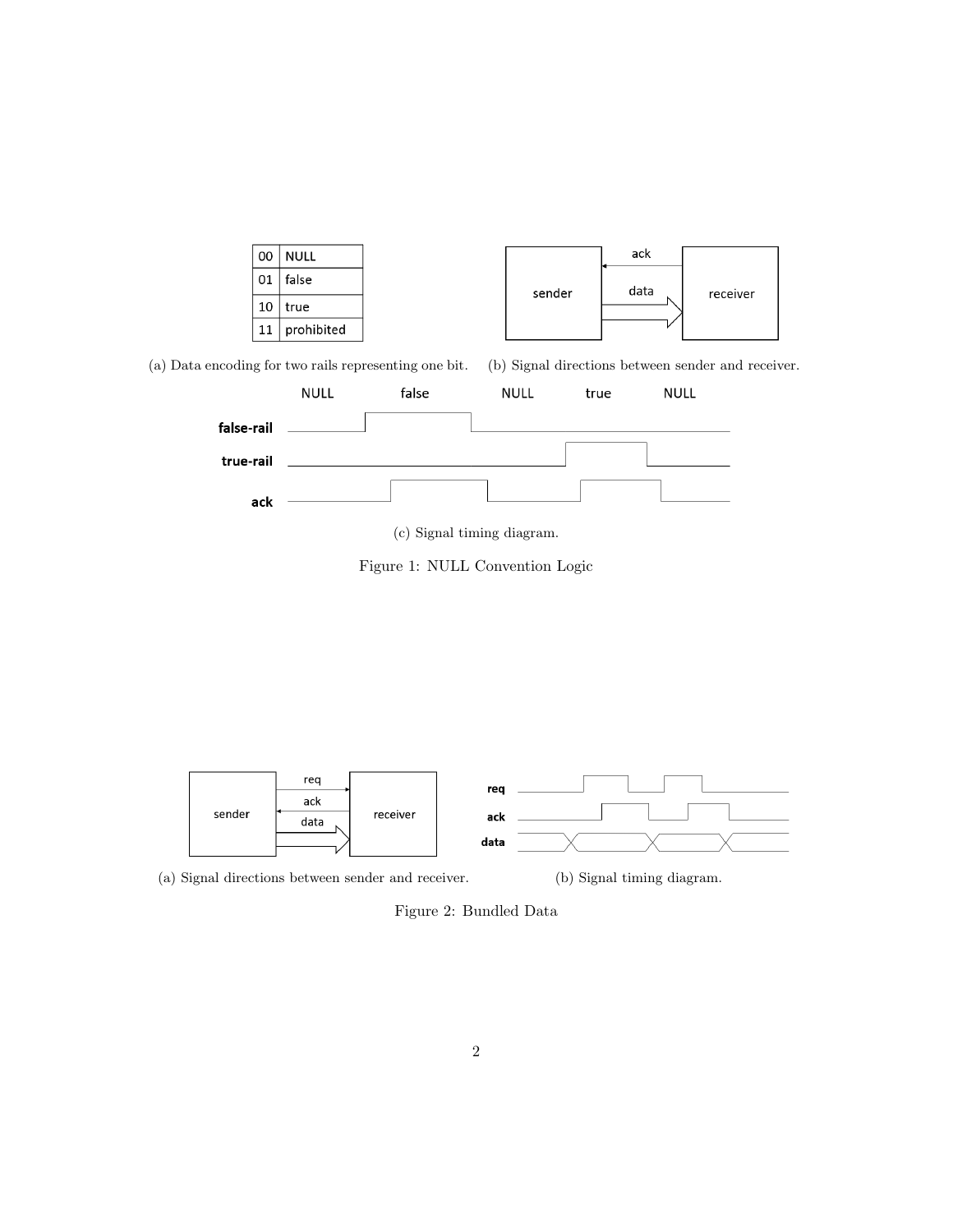Conveniently for pure simulation there is a wider range of appropriate (open source) tools. Minimal criteria like a force option and catching signal transitions also in absence of a clock are common. The critical part here is to convert the peculiar circuit representation format from the AC tool to one accepted by the simulation tool chosen. So the pairing of a design tool with a simulation tool can be considered the first step to an actual design flow. Further steps would be the mapping to a technology and providing a layout to finally arrive at a GDSII representation.

Finally, even after arriving at GDSII format there still remain questions about convenience, performance and competitiveness. ACs are considered to be more performant (particularly faster, more energy efficient), nevertheless the willingness to invest in the concept is low, due to apprehension that initial cost to bring a AC to market will not pay off.

## 2 Expected Results

This thesis aims to present two distinct design flows for ACs design. One developed by the Asynchronous VLSI and Architecture Group at Yale University, the other one developed by the Embedded Computing Systems (ECS) Group at TU Wien. Both design flows feature a bunch of individual tools, some of which are open source, others are proprietary. For each design flow the previously raised questions about capability for (high level) asynchronous design, simulation (including fault injection opportunities) and technology mapping for actual hardware will be discussed and compared. Possible compatibility of individual tools of the two different design flows will be evaluated and even further enabled through specific development of intermediate tools. The goal is to come up with an integration of both design flows.

Expressed differently the following questions should be answered:

- What are the individual tools capable of?
- How do they satisfy their designated purpose in their respective design flow?
- What are the full capabilities of the two design flows? How do they compare to each other?
- How can the two design flows enhance or partly substitute each other?
- To which extent can the problems (from previous section) be solved by a integration of the original design flows?
- Which contribution to the actual fault injection research project by the ECS group at TU Wien is possible by the integrated design flow?

## 3 Methods

#### 3.1 Literature research

The theory of asynchronous circuits dates back to the report by David E. Muller in 1955 [13]. From thereon the concept was always present in research in the shadow of synchronous design concept. Further interest in asynchronous circuits is usually justified by its potential to beat synchronous circuits in terms of performance. So after a brief overview of evolution of ACs concept and its claims, the thesis will introduce various references about the specific asynchronous design practices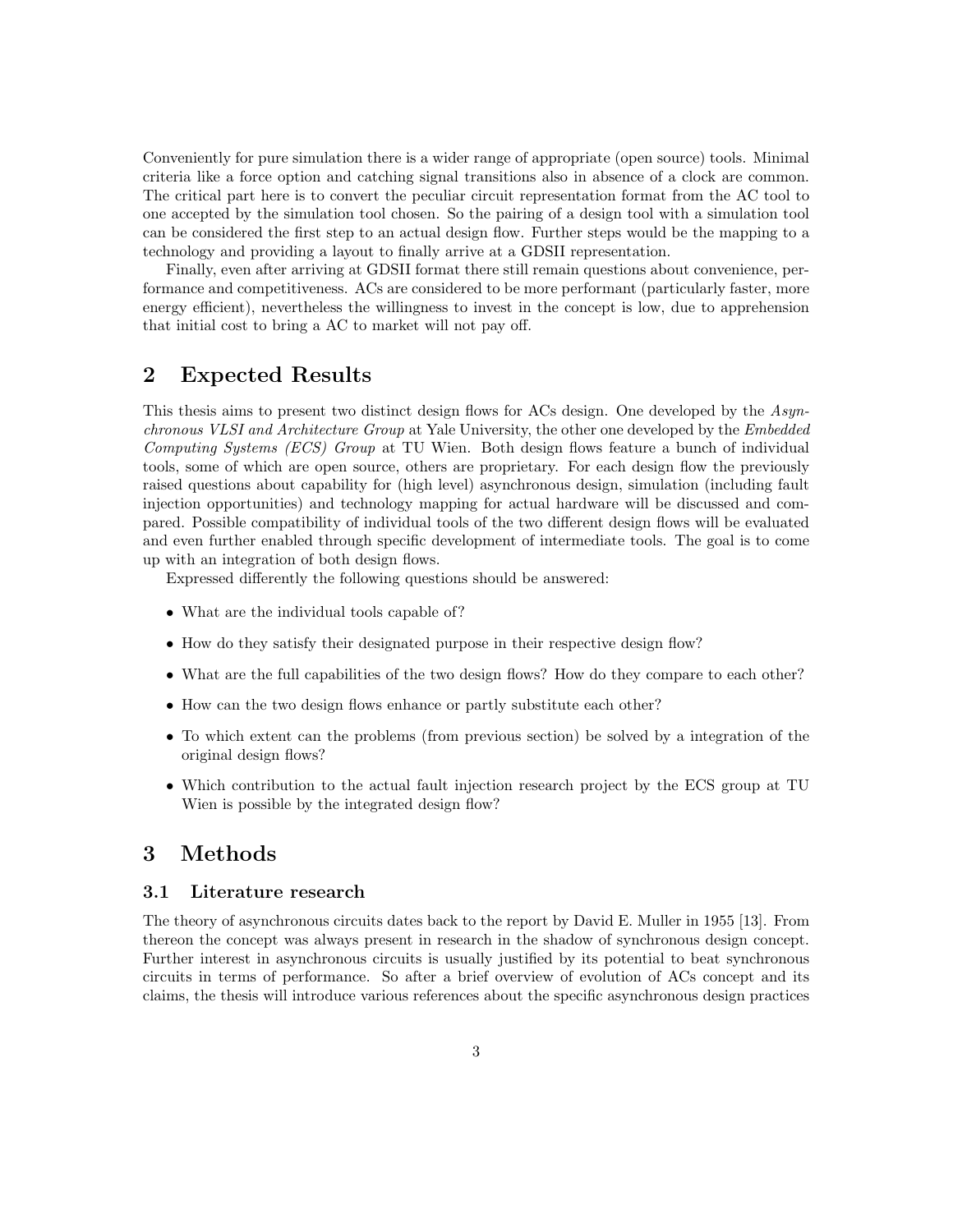NCL and Bundled Data and furthermore the papers describing the preexistent design flow it is based on. It is intended to review the progress of the Asynchronous VLSI and Architecture Group at Yale University and the ECS group TU Wien in the field of ACs a bit. Of course every other literature, which is sufficiently related to the discussed topic or suitable as a base for certain points, is also considered.

#### 3.2 Evaluate capabilities of design flows

As both design flows feature quite many different tools, either self developed, open source or proprietary, it is surely beneficial to present each one and discuss its individual capabilities and background outside of the design flow. A examination of its purpose in the design flow will follow. Finally the two design flows will be compared, where first hints to mutual enhancements should arise.

#### 3.3 Integrate both design flows to a common customizable design flow

The two design flows aim for quite different goals. The design flow presented by the Yale University aims to provide an industry competitive open source approach from high level design entries (CHP, Dataflow) to low level description of transistor physics (size, leakage) including layout and simulation/verification tools to arrive at a well tested GDSII representation. So it intends to be a real open source alternative to commercial tools in chip design. The design flow from the ECS group at TU Wien is more devoted to the current fault injection project. The ACs are described as production rule set generated by a python library. The production rule sets are encapsulated by modules, which have inputs and outputs and can be connected like usual in hardware description languages. Also all other steps like simulation or fault injections are orchestrated python scripts. For simulation a conversion to VHDL is featured. Then established tools like ModelSim (proprietary) or GHDL (open source) are used. The benefit drawn from this difference in goals is that the integrated design flow can aim for both goals with the specific focus determined by the custom chosen path trough it. However, this deviation in goals may also hold various limitations on how tools from distinct design flows are compatible. Ultimately it is aimed for a top level python script orchestrating all other tools.

#### 3.4 Demonstration of capabilities by fault injection experiments

Due to the current fault injection project of the ECS group the use case to illustrate the functionality of both individual flows and the integrated design flow will be a fault injection experiment. Particularly already used fault injection schemes by the ECS group will be applied to the integrated flow. An analysis and comparison of the simulation procedure and its results follows. It is open which alternations or even advancements can be made to the existing fault injection scheme and how these new results will be put in context to a trivial same input same output expectation.

#### 3.5 Conclusion

After reviewing literary descriptions of many different approaches for designing ACs and their featured tools, extensively study the design flows from the Yale University and TU Wien and comparing these two, presenting an enhanced version by integration of the two and providing a use case of fault injection experiments, finally a conclusion of overall capabilities and on all upsides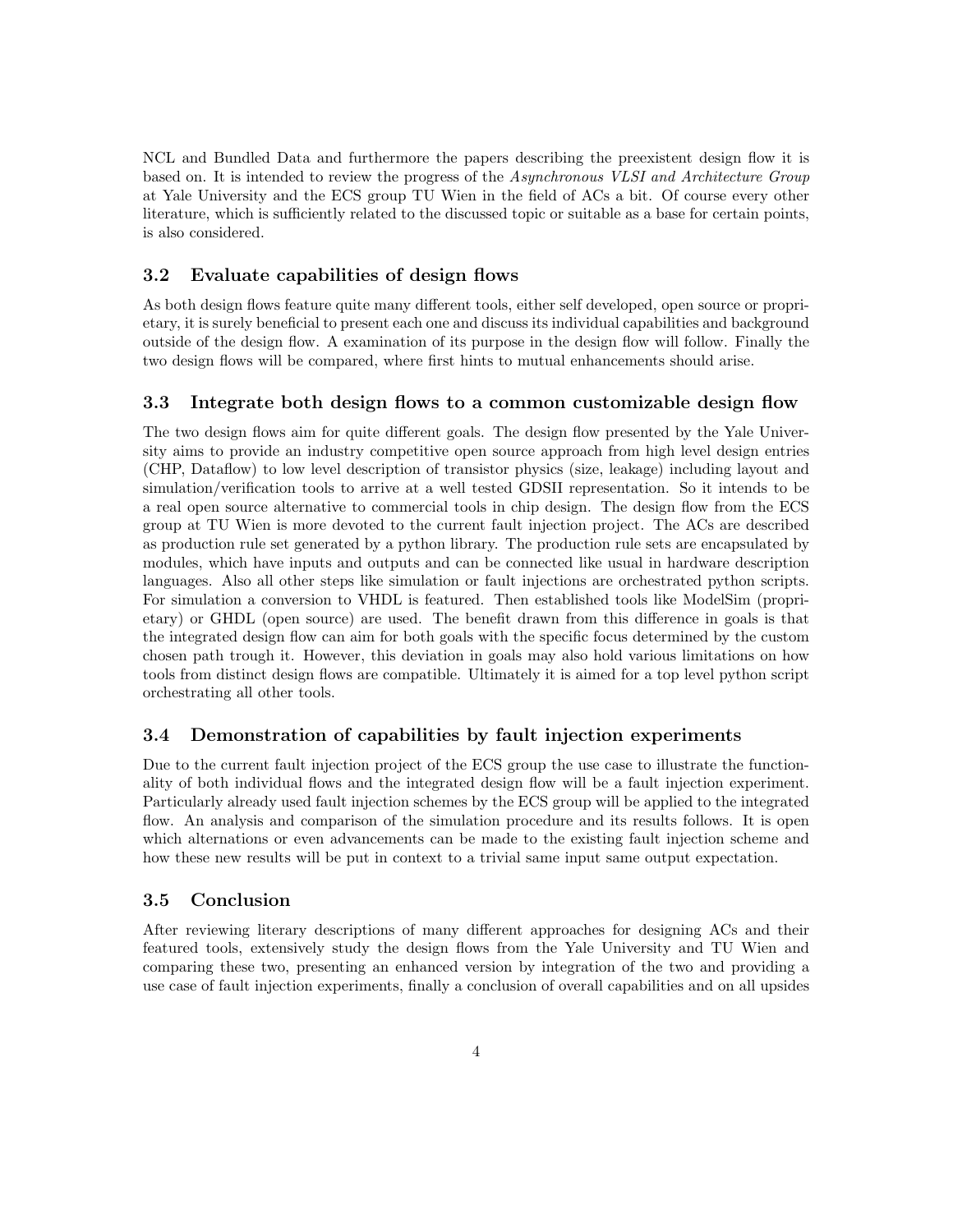and downsides of the design flow variations will be presented. A comparison to the theoretic goals stated in section one follows.

## 4 State of the Art

The first theoretical mention of ACs design was by David E. Muller in 1955 [13]. The famous book Switching Theory in 1965 by Raymond Miller[10] later included this theory. A book also containing a brief history of asynchronous circuit design is Asynchronous Circuit Design by Chris J. Myers [14]. In this brief history old chips like the ILLIAC, DDMP, MIPS R3000 are mentioned and that Philips Research Laboratories developed various ACs aiming for low power consumption (an error corrector for a cassette player, as well as a pager decoder). Recommended introductions to ACs are [19] or [20] both by Jens Sparsø. Furthermore over the years various overview papers like in two parts [15] and [16] or [6] have been published.

One field of application is development of neural network hardware. Two famous papers are out there. [5], where a neurogrid i.e. a neuromorphic system to simulate the function of a biological neural system in real time was developed, and [1], where a neurosynaptic processor was developed under participation of the *Asynchronous VLSI and Architecture Group* (Yale). Asynchronous circuits are very suitable for development of neural network hardware, because neural networks are event driven as there is no global clock in biologic systems. [9] claims that the difficult adoption possibilities of the design in [1] due to the lack of commercially available design tools was motivating for the open source design flow developed at Yale University. There is also an article [2] covering this design flow. Other recent publication by the Asynchronous VLSI and Architecture group at Yale University are e.g. [8], where a high level synthesis tool for asynchronous circuits from data flow is presented, or [21], where a gridded cell placer to tackle lack of physical layout automation tools for asynchronous circuits is presented.

TU Wien is currently focused on fault injection experiments in ACs. [3] presents the tools for generating the asynchronous circuit, to which then faults are injected and results analyzed. [4] also features fault injection experiments, this time more focused on analyzing the fault sensitivity of QDI pipeline circuits over various alternations (e.g. using an altered buffer or arithmetic unit in pipeline). The appealing property of fail stop behavior, which applies by using a (specific version of a) WHCB buffer is discussed in [18]. Some papers from other institutes about fault injections in asynchronous circuits are [11] (analyses fault sensitivity of QDI circuits), [7] (especially SEU events and possible tolerance against it), again related to the Yale University [17] (defines a concurrent failure detection method for pipelined asynchronous circuits) or [12] (examines usability of asynchronous logic for protection against fault injections).

Synoptically asynchronous circuits haven been around since mid-1950s. Since the past there are chips and other gadgets making use of it. Today, besides many papers providing repetitively an overview, reflect once more about the design style itself or testing it against some properties like robustness to fault injections, the most prominent application seems to be the development of neural networks.

## 5 Relevance to the Curriculum

This thesis aims to present, further enhance and integrate the design flows for asynchronous circuits from Yale University and TU Wien. So contents of the various courses related to digital design will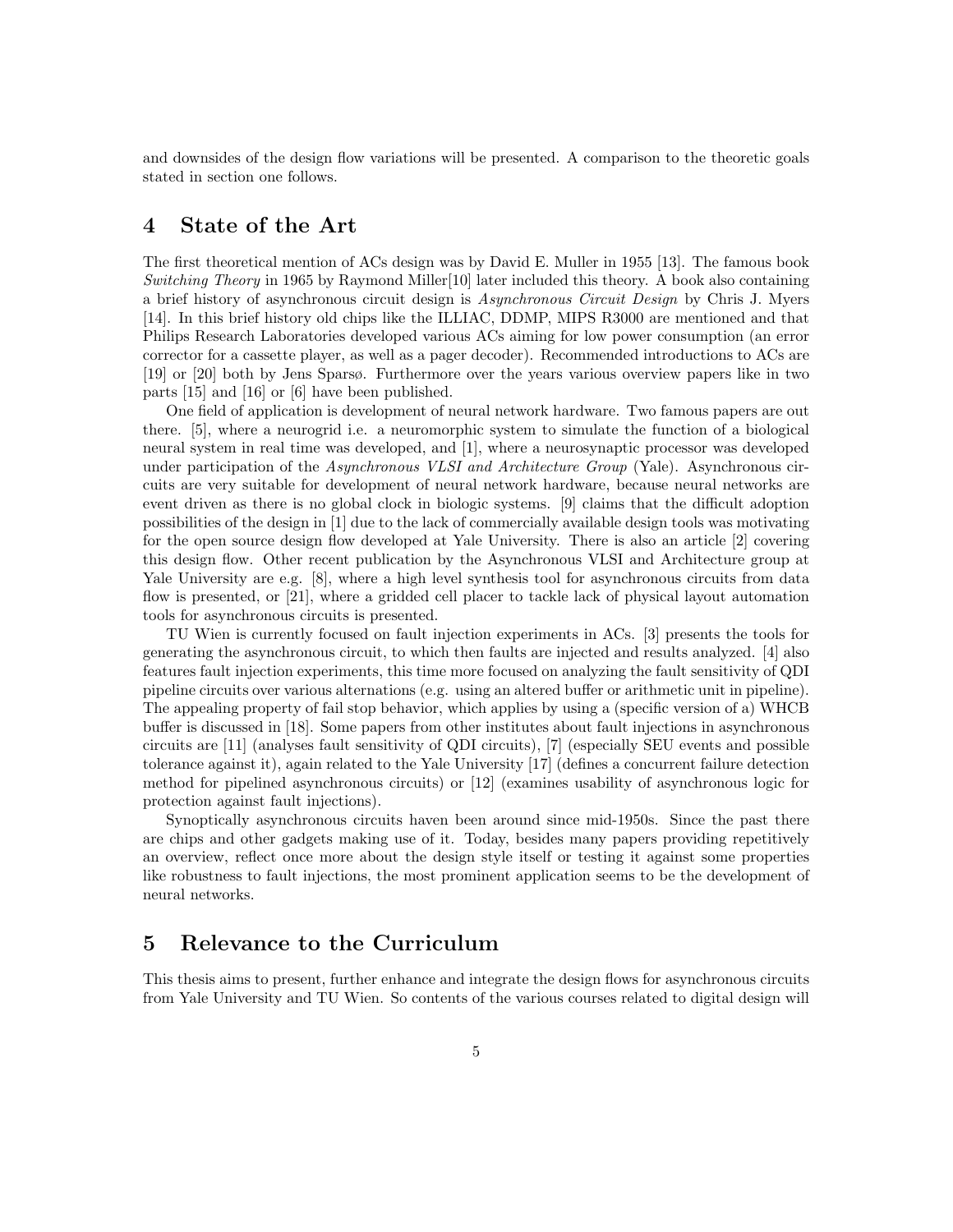be covered mainly. Fault injection experiments were also already an example especially in Advanced Digital Design LU. The then designed circuits will apply concepts covered in Advanced Computer Architecture VU as well. In general the topics covered are mainly related to the Digital Circuits and Systems module in the Computer Engineering curriculum. The most relevant courses are listed below:

- 182.700 VU HW/SW Codesign
- 182.701 LU HW/SW Codesign
- 182.754 LU Advanced Digital Design
- 182.755 VU Advanced Digital Design
- 182.756 VU Advanced FPGA Design
- 191.105 VU Advanced Computer Architecture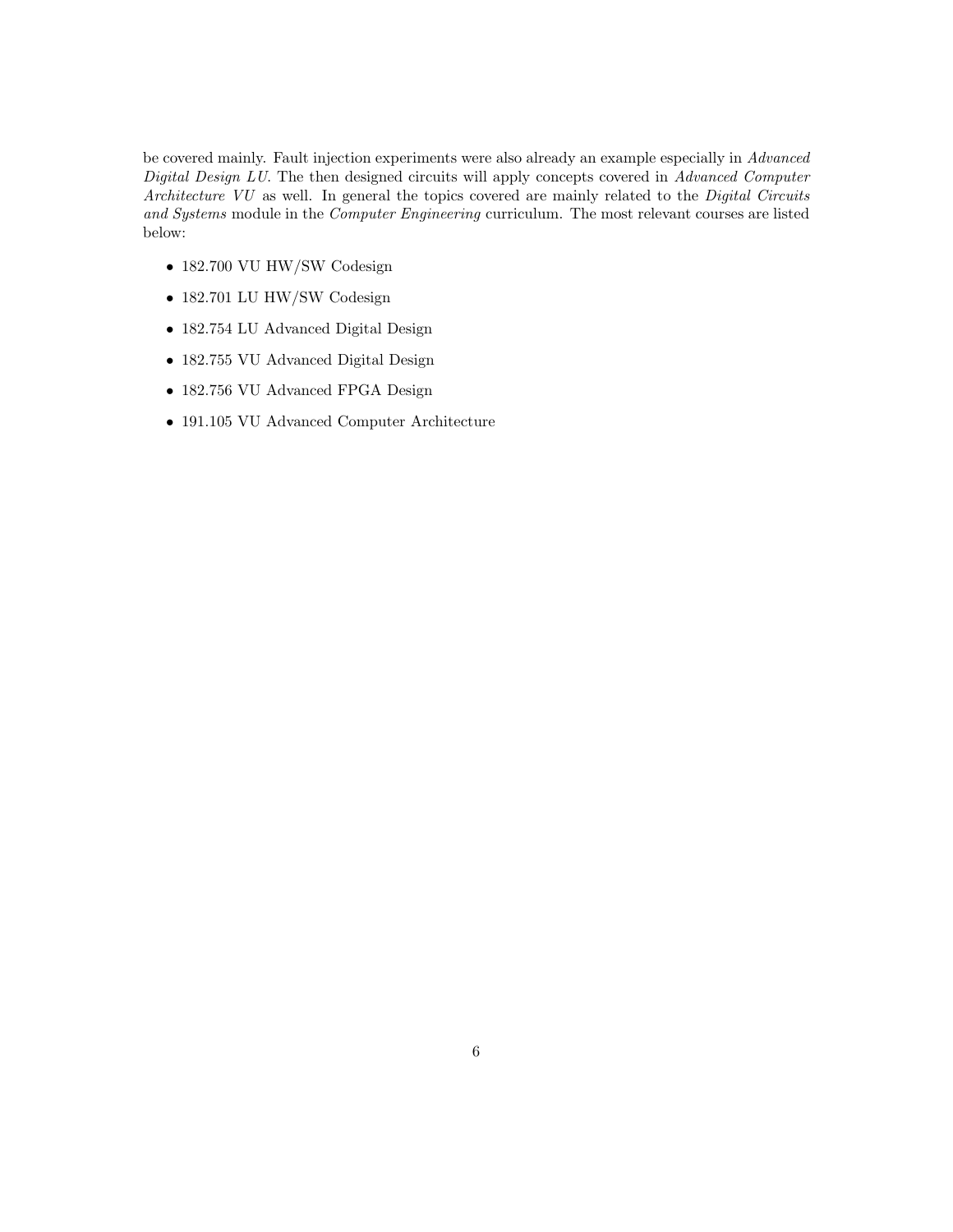## References

- [1] F. Akopyan, J. Sawada, A. Cassidy, et al., "Truenorth: Design and tool flow of a 65 mw 1 million neuron programmable neurosynaptic chip," IEEE Transactions on Computer-Aided Design of Integrated Circuits and Systems, vol. 34, no. 10, pp.  $1537-1557$ , 2015. DOI: 10. 1109/TCAD.2015.2474396.
- [2] S. Ataei, W. Hua, Y. Yang, et al., "An open-source eda flow for asynchronous logic," IEEE Design and Test, vol. 38, pp. 1-10, Jan. 2021. DOI: 10.1109/MDAT.2021.3051334.
- [3] P. Behal, F. Huemer, R. Najvirt, and A. Steininger, "An automated setup for large-scale simulation-based fault-injection experiments on asynchronous digital circuits," in  $2021$   $24$ th Euromicro Conference on Digital System Design (DSD), 2021, pp. 541–548. DOI: 10.1109/ DSD53832.2021.00087.
- [4] P. Behal, F. Huemer, R. Najvirt, A. Steininger, and Z. Tabassam, "Towards explaining the fault sensitivity of different qdi pipeline styles," in 2021 27th IEEE International Symposium on Asynchronous Circuits and Systems (ASYNC), 2021, pp. 25–33. DOI: 10.1109/ ASYNC48570.2021.00012.
- [5] B. V. Benjamin, P. Gao, E. McQuinn, et al., "Neurogrid: A mixed-analog-digital multichip system for large-scale neural simulations," *Proceedings of the IEEE*, vol. 102, no. 5, pp. 699– 716, 2014. DOI: 10.1109/JPROC.2014.2313565.
- [6] S. Hauck, "Asynchronous design methodologies: An overview," Proceedings of the IEEE, vol. 83, no. 1, pp. 69–93, 1995. DOI: 10.1109/5.362752.
- [7] W. Jang and A. Martin, "Seu-tolerant qdi circuits [quasi delay-insensitive asynchronous circuits]," in 11th IEEE International Symposium on Asynchronous Circuits and Systems, 2005, pp. 156–165. doi: 10.1109/ASYNC.2005.30.
- [8] R. Li, L. Berkley, Y. Yang, and R. Manohar, "Fluid: An asynchronous high-level synthesis tool for complex program structures," in 2021 27th IEEE International Symposium on Asynchronous Circuits and Systems (ASYNC), 2021, pp. 1–8. DOI: 10.1109/ASYNC48570.2021. 00009.
- [9] R. Manohar, "An open-source design flow for asynchronous circuits," Government Microcircuit Applications and Critical Technology Conference, Mar. 2019.
- [10] R. E. Miller, Switching theory. John Wyley and Sons, 1965.
- [11] Y. Monnet, M. Renaudin, and R. Leveugle, "Asynchronous circuits sensitivity to fault injection," in Proceedings. 10th IEEE International On-Line Testing Symposium, 2004, pp. 121– 126. doi: 10.1109/OLT.2004.1319669.
- [12] ——, "Designing resistant circuits against malicious faults injection using asynchronous logic," IEEE Transactions on Computers, vol. 55, no. 9, pp.  $1104-1115$ , 2006. DOI: 10.1109/TC. 2006.143.
- [13] D. E. Muller, "Theory of asynchronous circuits, report no. 66," Digital Computer Laboratory, University of Illinois at Urbana-Champaign, 1955.
- [14] C. J. Myers, Asynchronous Circuit Design. J. Wiley and Sons, 2001.
- [15] S. M. Nowick and M. Singh, "Asynchronous design—part 1: Overview and recent advances," IEEE Design Test, vol. 32, no. 3, pp. 5–18, 2015. DOI: 10.1109/MDAT.2015.2413759.